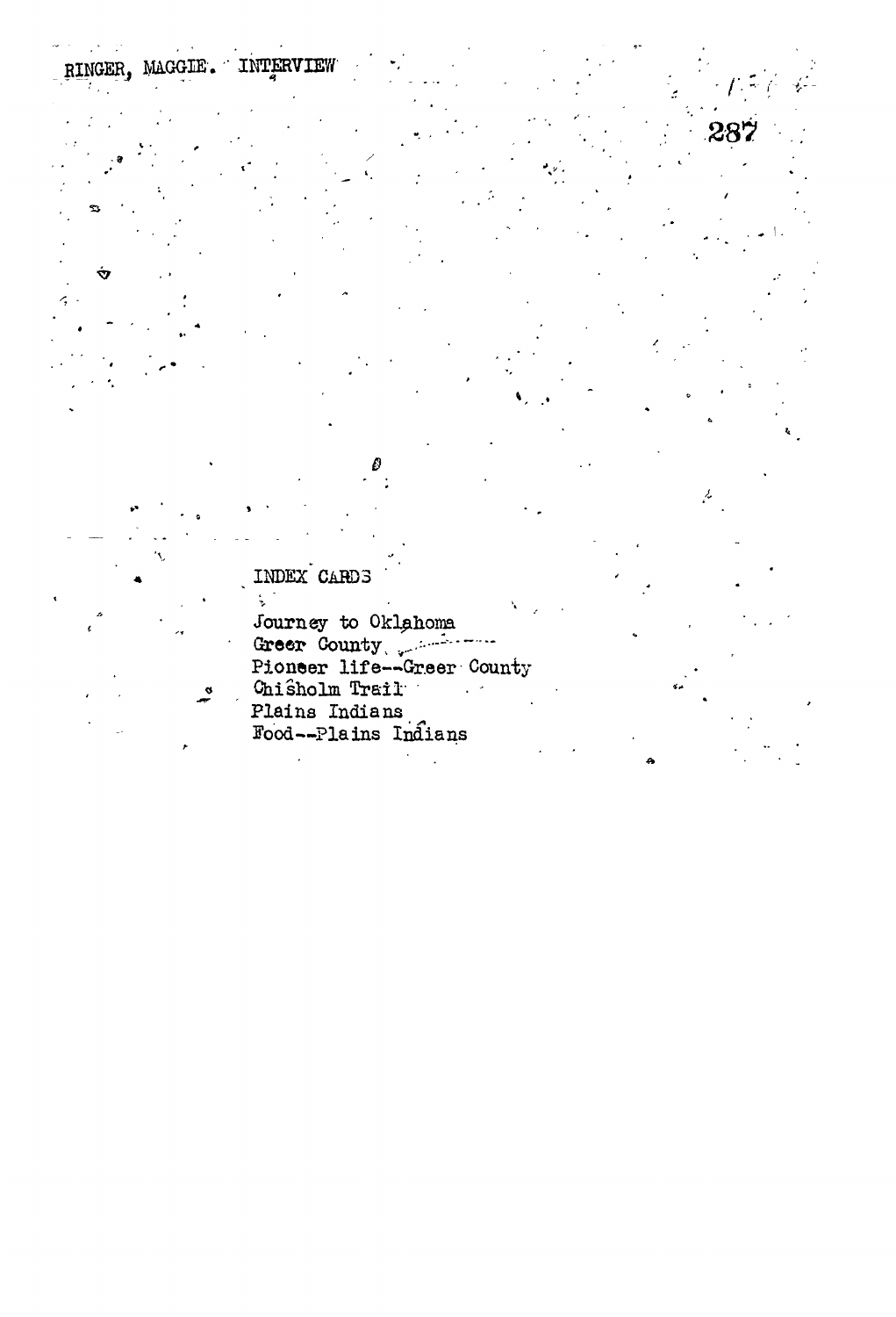RINGER. MACGIE . INTERVIEW

 $\mathbf{r}^3$ 

Field Worker: Ruth Kerbo April 20, 1937

Interview with ''rs. Laggie Ringer 302 West Lincoln Street Mangum, Oklahoma.

Date of Birth Tay 17, 1870 Winchester, Tennessee

Father, Andrew Sutgerland Tarents Tennessee Mother, Nelvinia Tankersley Tennéssee

1366

**BICGRAPEY** 

\*\*\*\*\*\*\*\*

Ars. Maggie Hinger came to freer County with her husband, March 15, 1891.

. Ins. Ringer's father and mother played together.

. Their childhood acquaintance when children in Tennessee. developed into romance and the couple were married in-Franklin County, Tennessee.

It was during the Civil "ar that her father, ir. Andrew qutheriand, was killed, not in battle, as he the plate fight, but was left at home to help prowastect the aged and women whose busbands were in battle. We was killed by a spy or someone who had mistaken him After his death, Mrs. Sutherland sold all for a spy. their possessions, boarded the train with her children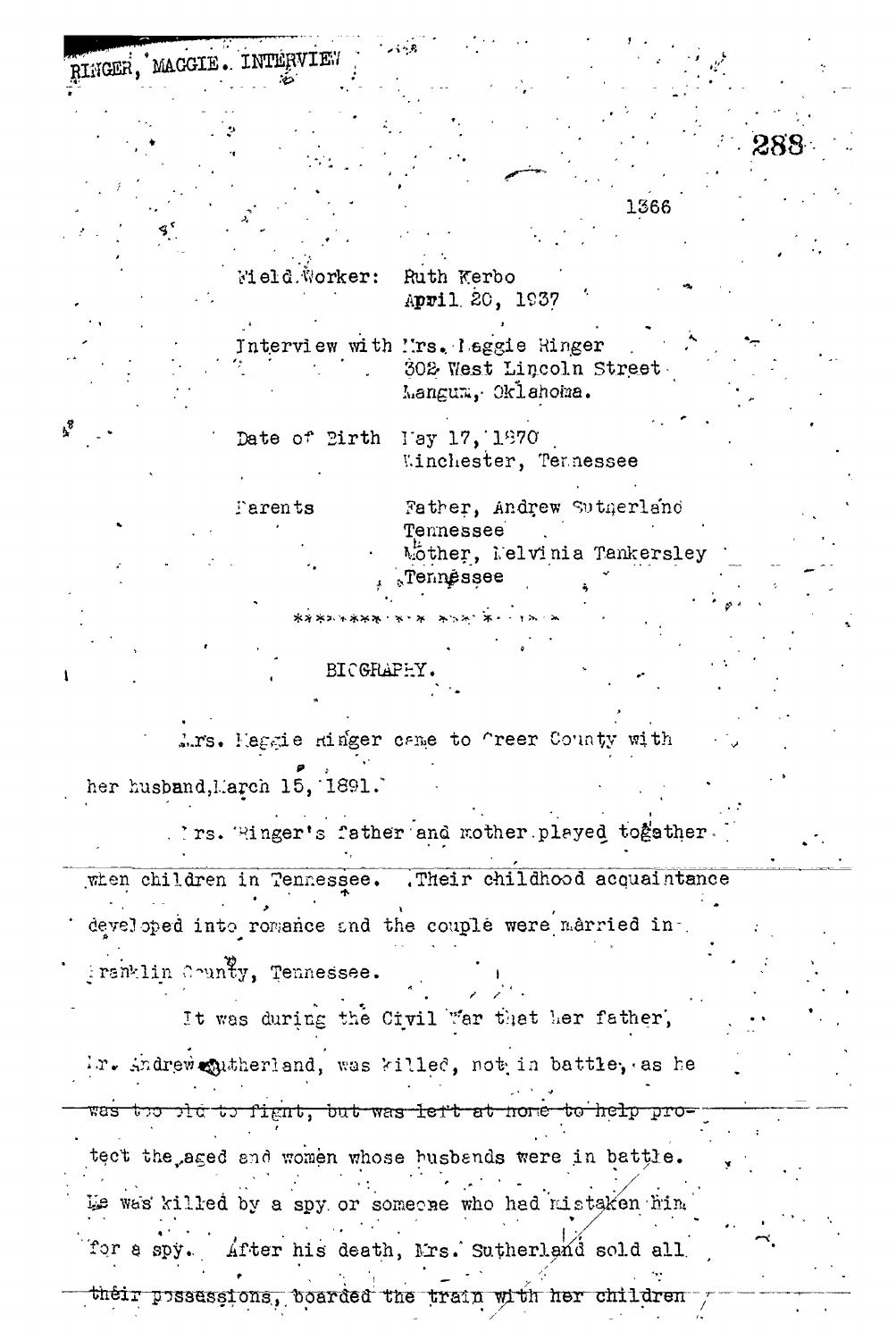RINGEN, MAGGIE. INTERVIE. 1366 'and went to Nockwall County, Texas, where they farmed and struggled along for existence. krs. Ringer was married in Rockwall County in 1º91; and calle to Greer County to get a home. In preparing for their trip, i.r. hinger bought s me duck to nake a warpn sheet and tent. Mrs. Ringer recalls making them by hand, as they had no sewing machine. They broughteril their possessions, which consisted of a bed-stead, springs and lattraps, a small cook stove, and some ducks which she triged very highly. Arriving at their destination, which wasa quarker. settion of land five tiles north of lengum, they pitched their tent, which served as their abode for six Lonths, and trysn to dig a well as they had to haul water from or get it ror a pond hear "eir settle git. later, Er. Pinger bought a quarter section of la d which joined his claim on the north and began to: -te's lime i provements. Te dug liestone rocks from beneat a hill south a therrestilenent and constructed the "irst house of its kind in the country, and lived there until his death three years ago. The house has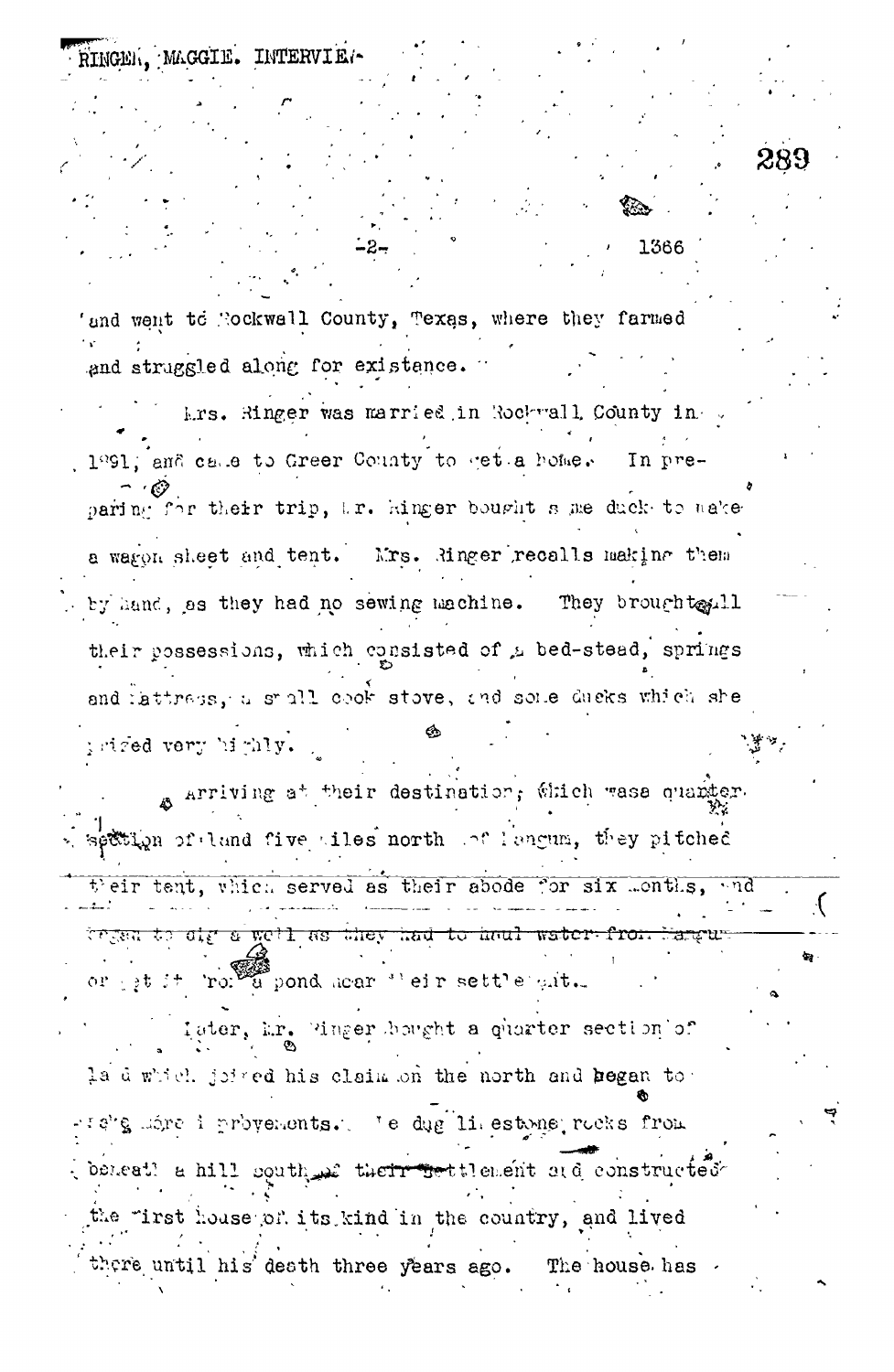heen torn down and a new one constructed there. Mrs. Ringer recalls that the Chisholm Trail passed by their p' see and that she had seen thousands of head of cattle pass when they were being driven to larket.

1366

RINGER. MAGGIE. INTERVIEW

Mesquite roots were used for fuel in those early days and irs. Ringer recalls they have detected Wolves were very numerous, and by field bones. also. a "ew antelope would come to the creek near the Ringer location to get water.

Raising chickens had become a successful task by this time and hrs. Ringer recalls that she raised a large munber.of chickens and sold sags at 5d for two dozen the second year they were in the country.

<del>The family</del> got their supplies from Mangum and coasionally when Mr. Ringer hauled freight from Quanah, de would purchase the necessary things there.

I'rs. Ringer recalls that she used the naterial of their tent to make her husband some overalls. The material had been smoked by the fire from their stove "til it ws a blue grey color, so it was not necessary to dye it.